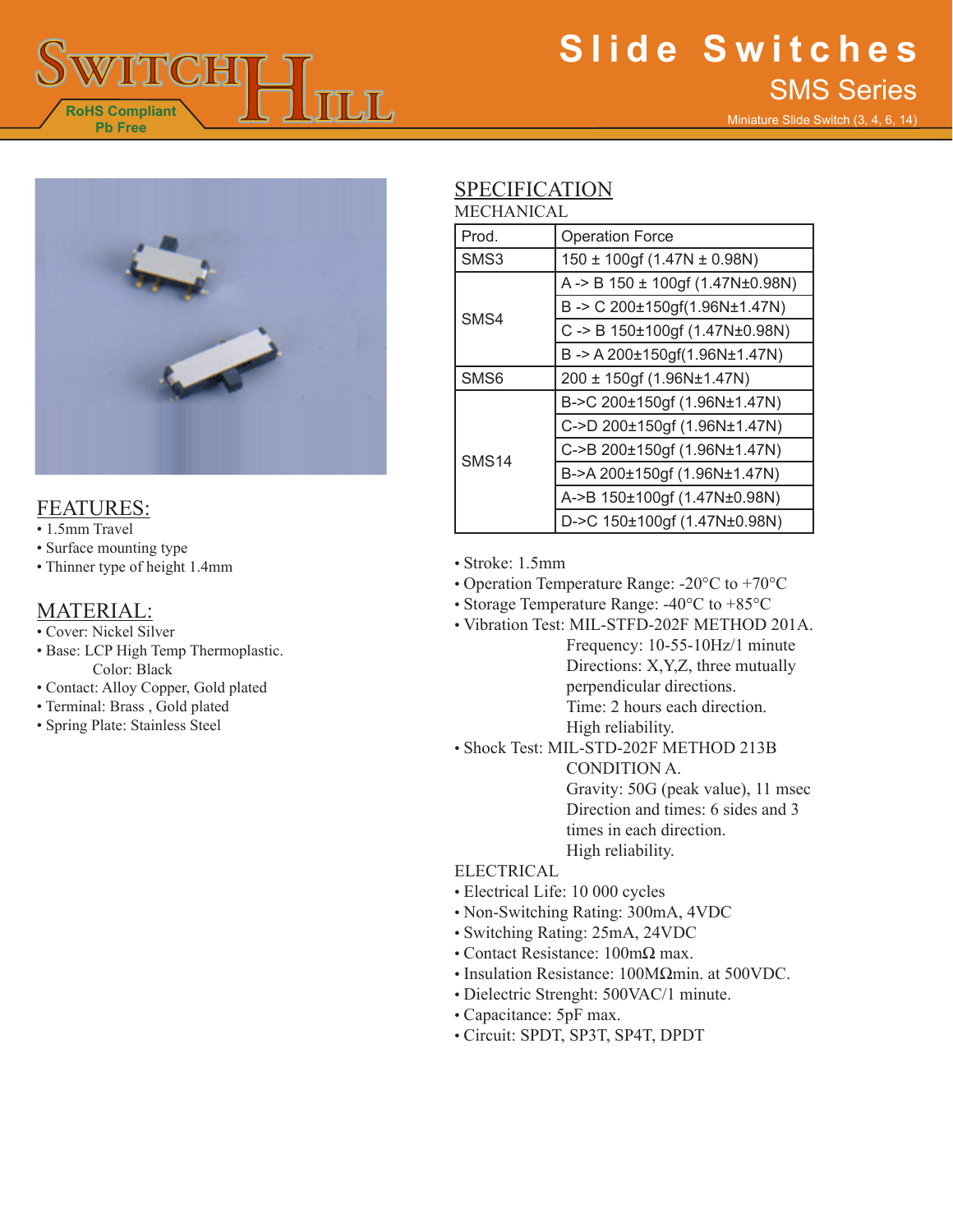

Miniature Slide Switch (3, 4, 6, 14)

SMS3



SMS4

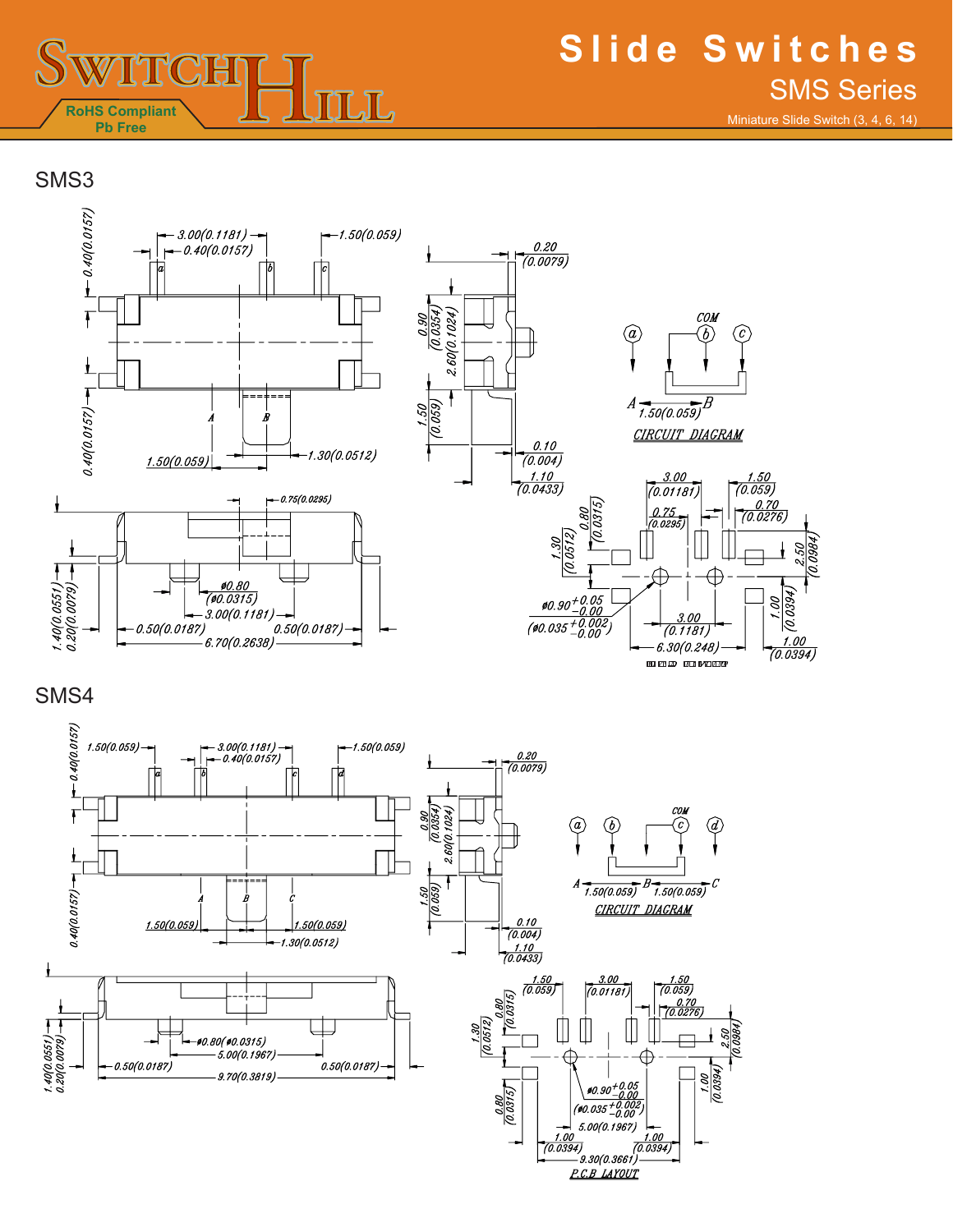

Miniature Slide Switch (3, 4, 6, 14)

SMS6











 $\frac{1}{\sqrt{2}}$